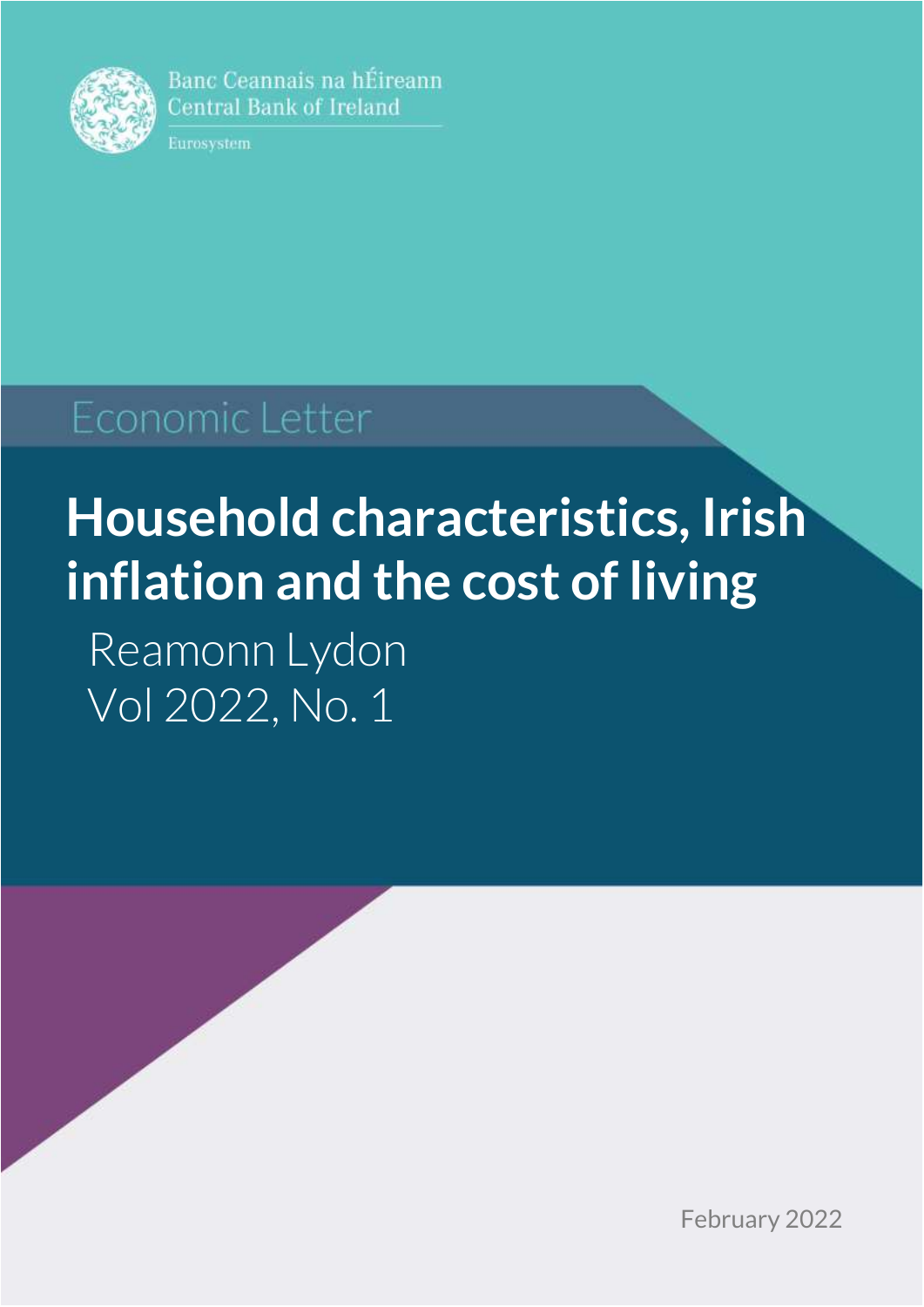## **Household characteristics, Irish inflation and the cost of living**

#### *Reamonn Lydon*

.

Lower income, older and rural households experienced relatively larger cost of living increases from higher inflation in recent months. This is because energy-related spending – both home heating/energy and transport – is a higher share of overall expenditure for these households, and higher energy prices are currently the main driver of inflation. Taking a longer-term perspective on inflation developments from 1998 to the present, I find little historic evidence of systematic differences in inflation experienced by lower and higher income households.

In a recent *Economic Letter*, [Byrne and Zekaite \(2021\)](https://www.centralbank.ie/docs/default-source/publications/economic-letters/vol-2021-no-7-an-overview-of-inflation-developments.pdf?sfvrsn=4) showed that current high levels of aggregate inflation – as measured by the HICP – are mostly driven by energy inflation. The firs[t Central Bank Quarterly Bulletin](https://www.centralbank.ie/publication/quarterly-bulletins/quarterly-bulletin-q1-2022) of 2022 also highlighted the combined effects of energy price rises, increased demand and pandemicrelated supply issues on inflation. Our current projections are for inflation of 4.5% in 2022 (on average), before falling back to 2.4%/2.1% in 2023/24.

Headline inflation is an average for all households, and thus is unlikely to be representative of a specific household's inflation rate. This is because individual households do not spend their weekly budget in the same way, either due to different living circumstances or preferences. In the case of energy-related products, for example, households that drive more or spend proportionately more on home energy and heating than the 'average' household will be feeling the impact of recent energy price rises more acutely.

To better understand how price changes are affecting different households, this *Economic Letter* presents a methodology for estimating inflation rates by household characteristics. This information can help to inform government policies aimed at easing the cost of living increase, and also shed light on the likely impact of higher prices on aggregate consumption.

### **Is aggregate inflation always representative?**

The CSO's [online documentation](https://www.cso.ie/en/interactivezone/statisticsexplained/consumerpriceindex/whatisthecpi/) explains how aggregate or headline inflation is constructed, by combining monthly data on prices of various goods and services with expenditure weights. Benchmark weights are taken from the five-yearly [Household Budget Survey](https://www.cso.ie/en/releasesandpublications/ep/p-hbs/hbs20152016/tableofcontents/) (HBS) and are updated annually using National Accounts and other data sources. $1$ 

Reamonn Lydon [\(reamonn.lydon@centralbank.ie;](mailto:reamonn.lydon@centralbank.ie) @rlydon2). The views expressed in this paper are those of the author only. I thank Central Bank colleagues for helpful comments.

<sup>&</sup>lt;sup>1</sup> Weights tend to change little from year-to-year, 2021 being the exception, when the Services expenditure weight fell from 54.7 to 47.9% and Food rose from 15.6 to 21.5%, both reflecting unusual pandemic-related spending patterns during 2020.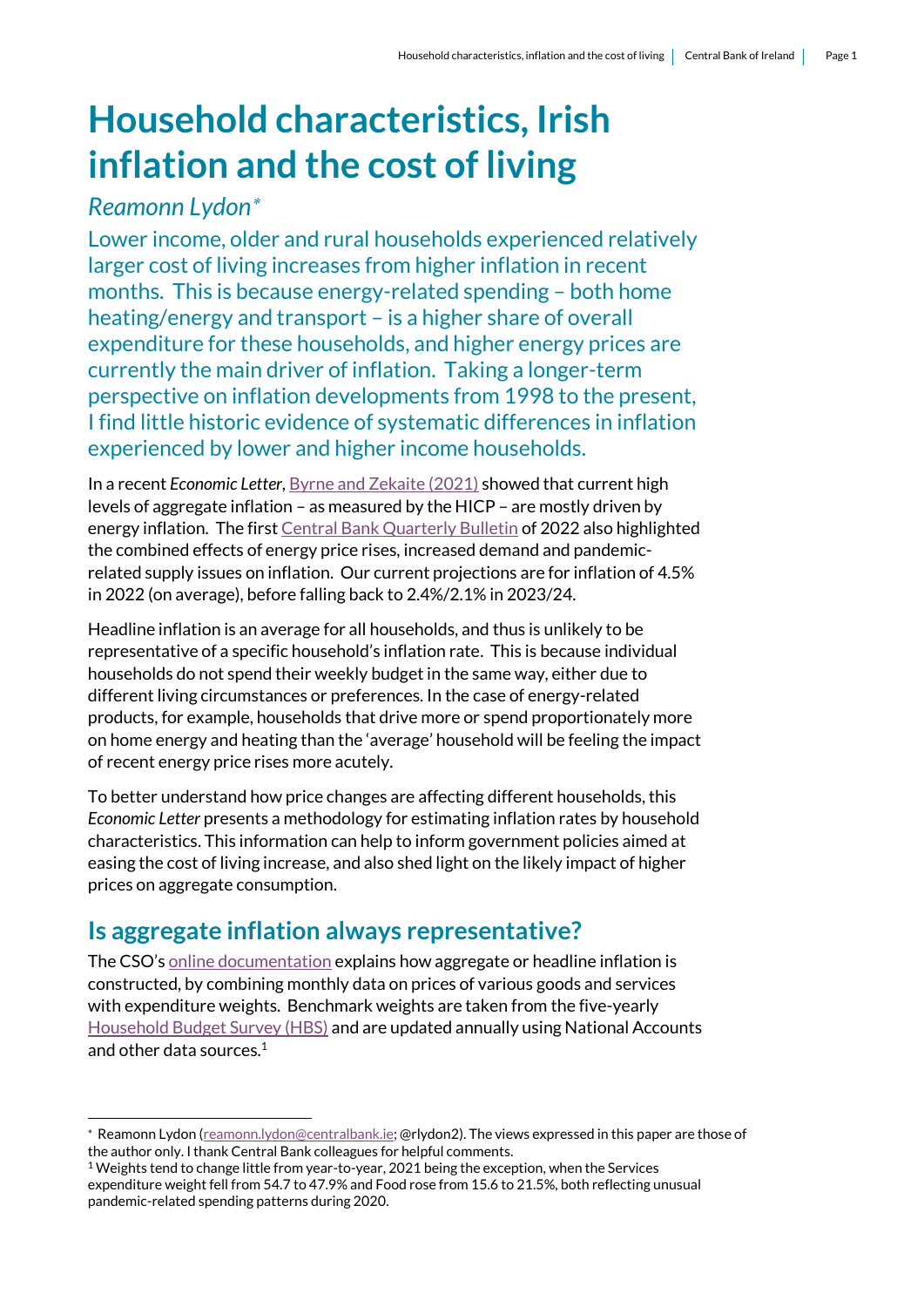Aggregate inflation uses expenditure weights that are designed to represent the average Irish household. To estimate an inflation rate for a given household type, I calculate expenditure weights from the Household Budget Survey micro data for different groups; that is, by income, age, urban/rural, personal transport fuel usage, housing tenure and number of children. A technical appendix outlines the topdown methodology. The estimates should be viewed as being *broadly indicative* of differences across household types, and do not capture every individual's cost of living experience. Furthermore, the approach does not allow for changes in household spending choices in response to relative price changes, which could impact the cost of living.

Chart 1 shows the expenditure weights for the average household in 2021 and by quintile of net household disposable income (i.e. where all households are divided equally across five income buckets). Relative to higher income households, a greater share of spending by lower income households is on energy and food, and less on goods and services. The differential weights matter: you need large price changes in relatively low-weight categories – such as energy currently – to have a significant overall impact, but relatively smaller changes in some other categories – such as services – to have also have a large overall impact.

Given my focus on inflation differences, I present the expenditure weights. However, expenditure as a proportion of *income* is also relevant, as noted in our recent [Central Bank Quarterly Bulletin.](https://www.centralbank.ie/news/article/quarterly-bulletin-2022-1-continued-strong-growth-amidst-positive-economic-outlook-26-Jan-2022) This is especially the case for energy spending, which was 14% of disposable income for low income households, compared to 5.5% for high-income households. Clearly, absent changes in income, large swings in (energy) prices impact lower income households more, a point I return to in the conclusion.<sup>2</sup>



Quintile of net disposable household income



*Source:* Own calculations based on CSO 2021 HICP weights and 2015/16 HBS. Income is *not* equivalised, i.e. *not* adjusted for household size. The quintile cut-offs to the nearest thousand, based on SILC 2020, are: Q1: less than €19,000; Q2: €19-€33,000; Q3: €33-€47,000; Q4: €47-€67,000; Q5: €67,000+.

1

 $2$  More generally, there are many 'differential' or 'inequality' impacts of inflation not covered here, including on debtors versus savers (the erosion of nominal savings), the labour share and firms with high fixed (capital) costs[. Brunnermeier](https://www.youtube.com/watch?v=sIHorfqTYDE) (2022) touches on this in a recent lecture.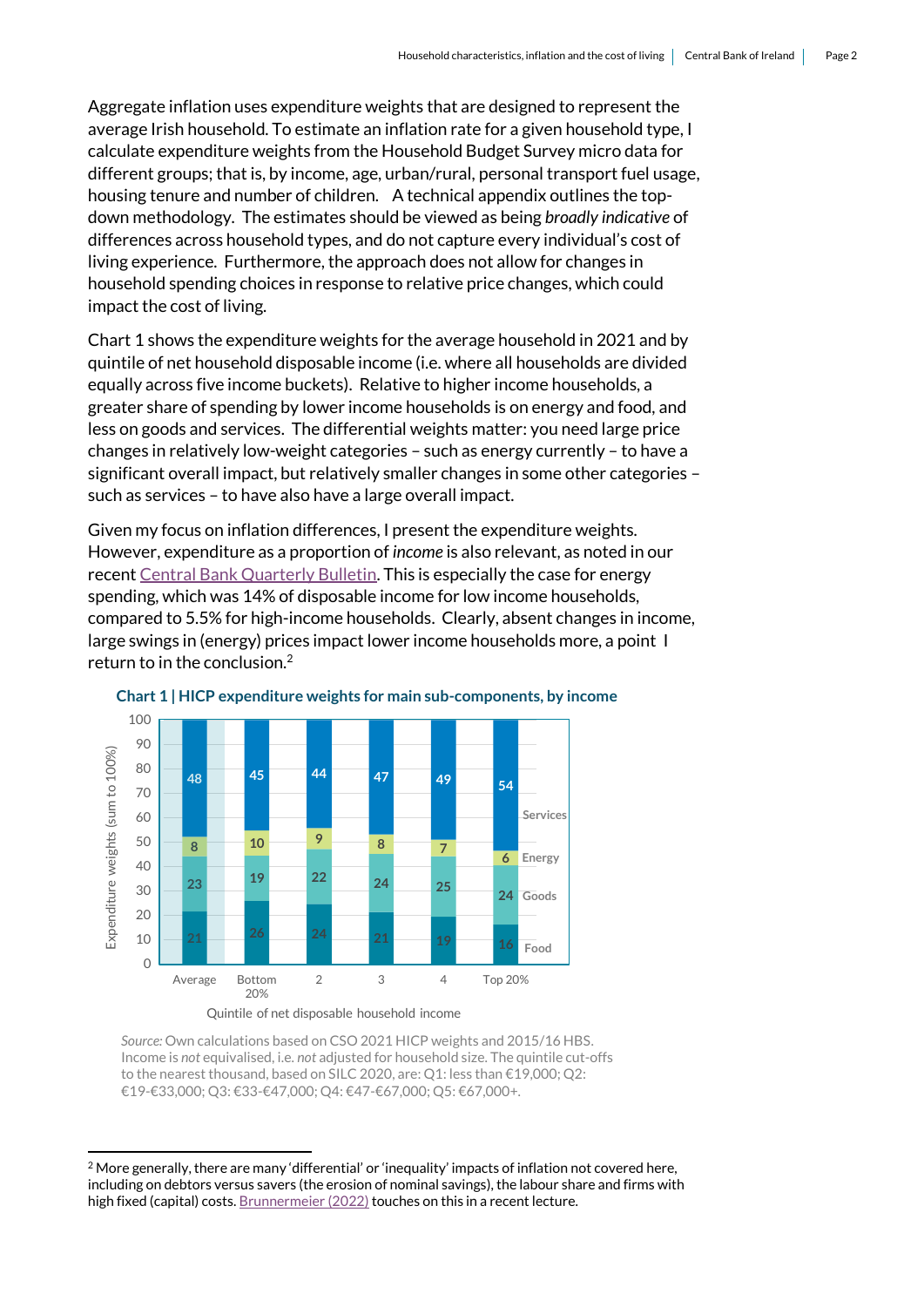Chart 2 shows inflation in December 2021 for different household types, built up from sub-components.<sup>3</sup> Headline inflation was 5.7% for the average household, and was highest for rural (6.2%), lower income and older households (6.1%). Larger increases in energy prices are the main driver of differences between household types: 3.1% of the 6.2% estimated inflation for rural households is for energy (home energy/heating and personal transport), compared to 2.2% out of a total of 5.4% for urban households. Goods and food inflation tends to be broadly similar across different household types, whilst the lower impact of energy price increases for some households is partially offset by higher services price increase for the same households. Unsurprisingly, non- or low-driving households have the lowest estimated inflation in December 2021, at 4.8%.<sup>4</sup>

Note that the groups are not mutually exclusive, and conditioning on more characteristics highlights some larger differences. For example: urban, non-/lowdriving, high-income (quintile 5) households without children have an estimated inflation rate of 4.3% in December 2021; compared with 6.5% for rural, driving, low-income (quintile 1) households with children.



**Chart 2 | Estimated inflation by household characteristic in December 2021**

*Source:* Own calculations based on CSO 2021 HICP weights, December 2021 headline HICP and 2015/16 HBS. (\*) For purchases of transport fuel, 'No' ('Yes') means working age households who report a zero (positive) euro value for purchases of petrol or diesel in the HBS two-week spending diary, thus capturing both non- and infrequent-drivers (27% of households), and possibly workers where the employer pays for fuel. (\*\*) Working age households with/without children. Rental prices are excluded for services inflation for outright and mortgage homeowners, but included for renters.

1

<sup>3</sup> The 'flash' estimate for HICP inflation in January 2022 was 5.0% (5.1%) for Ireland (euro area). January sub-components were not available from Eurostat at the time of writing, so I use the December 2021 release (5.7%) here.

<sup>4</sup> According to th[e CSO in 2019,](https://www.cso.ie/en/releasesandpublications/ep/p-nts/nationaltravelsurvey2019/carusage/) 17% of adults were very infrequent or non-car users. For under-35 year olds, the figure was 29%.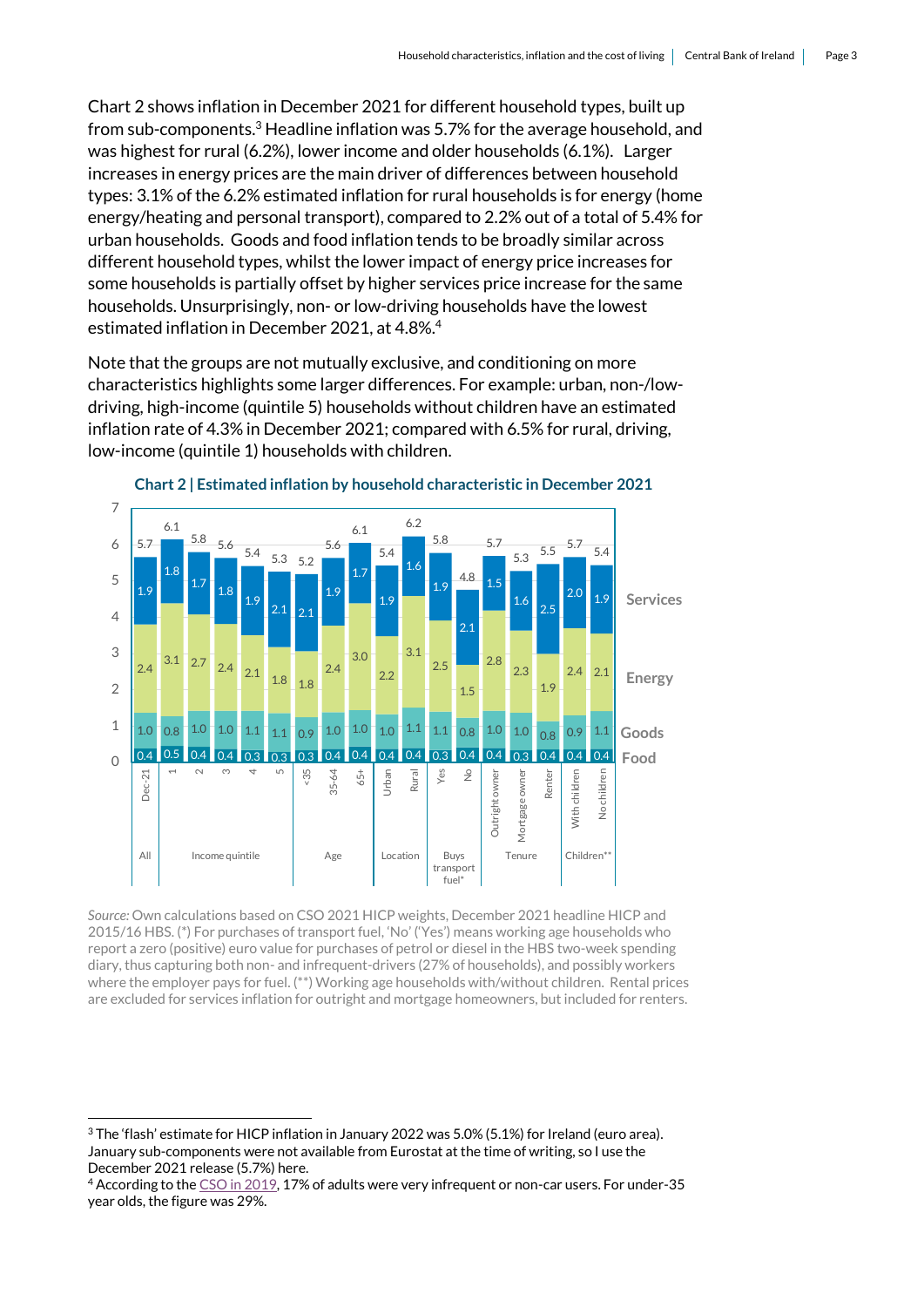#### **Do inflation differences persist?**

Given volatile energy and commodity prices, do these inflation differences persist? Chart 3 – which repeats the previous exercise for the years 1998 to 2021 for bottom and top income quintiles for brevity – suggests not. There are periods when inflation is higher for lower income households – and the current period matches previous highs in this 'gap' in late 2000 – but they have been short-lived in the past. There are also periods when inflation is relatively lower for low-income households, such as late-2009 or 2013-16, when energy prices were also falling.





Chart 4 plots the difference between bottom- and top-quintile inflation rates, alongside energy price changes. The two series track each other closely, with a correlation coefficient of +0.71. The average of the bottom-/top-quintile difference is +0.09% (standard error of 0.028). After energy, food prices also play a role in determining the estimated inflation differential by income (correlation coefficient of +0.31). Increases in non-energy industrial goods and services prices – both of which account for a greater share of higher income household spending – reduce the inflation differential between low- and high-income households (negative correlation coefficients of -0.29 and -0.18, respectively).



#### **Chart 4 | Difference between estimated inflation for the top and bottom quintiles of income (LHS), and energy prices (RHS)**

*Sources:* See notes to Charts 1 & 2.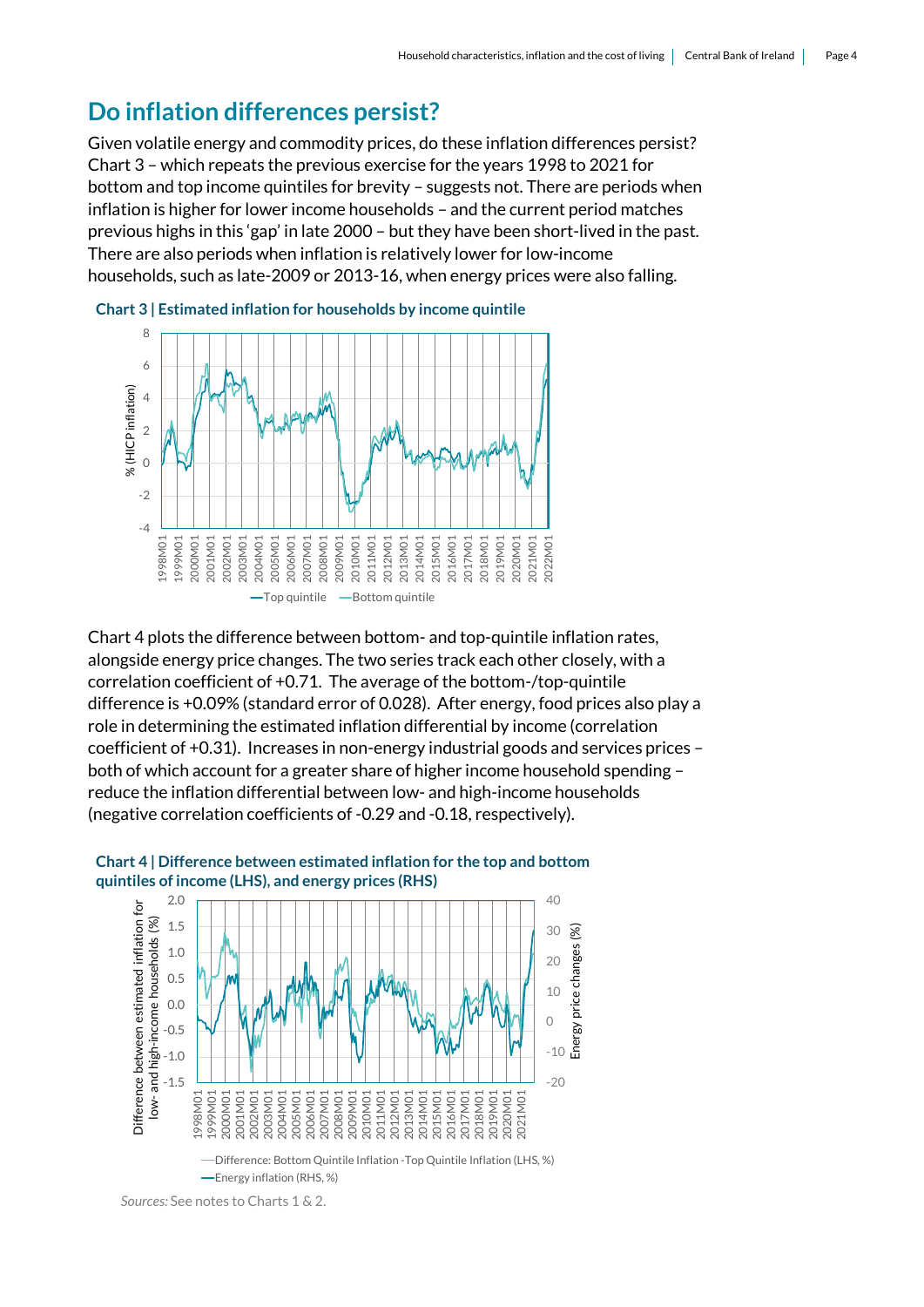Cumulatively since 2004, prices have increased by 18.0% (bottom income quintile) and  $16.9\%$  (top).<sup>5</sup> Although, as (nominal) income growth has far outpaced these changes – growing by 57.3% (bottom) and 35.4% (top) – in *purchasing power* terms (i.e. real income), both groups are better off.

#### **Considerations for policy**

The results of the analysis are relevant for both monetary and government policy.

Monetary policy impacts *aggregate* demand, and is generally not a tool to deal with supply side drivers, including energy price increases. Nor can it effectively address distributional effects of inflation. Whilst high inflation driven by large energy price increases affects certain groups more than others, including lower-income households, monetary policy actions – such as raising interest rates – would not only do little to ease the impact in the short-run, but could also do more damage. This is because lower income households are generally much more vulnerable to increases in unemployment, as highlighted in [Dossche et al., 2021,](https://www.ecb.europa.eu/pub/economic-bulletin/articles/2021/html/ecb.ebart202102_01~1773181511.en.html) not to mention that many mortgage holders would also face higher repayments. None of this means ignoring energy prices. Central banks pays close attention to the impact of energy on other prices, the potential for second-round effects on wages, as well as the potential for high inflation to reduce consumption and slow growth. It is these concerns that support a 'gradual' approach to monetary policy in the current climate, as recently stated b[y President Lagarde.](https://www.ecb.europa.eu/press/inter/date/2022/html/ecb.in220211~237298e6fa.en.html)

Governments looking to alleviate recent cost of living increases should focus on the main driver of these increases, namely energy related spending and consumption. Linking supports to existing social transfers, such as recent changes to the winter fuel allowance, or assisting lower-income groups in other ways, will target the groups most affected by recent price increases and can help to minimise the risk of the overall fiscal policy stance adding to demand and inflationary pressures in the economy. Whiles energy price *rises* are currently expected to ease during 2022, therefore putting downward pressure on inflation, energy price *levels* could remain elevated for some time to come, as outlined in our recent [Quarterly Bulletin.](https://www.centralbank.ie/docs/default-source/publications/quarterly-bulletins/qb-archive/2022/quarterly-bulletin-q1-2022.pdf?sfvrsn=5) Therefore, policies that will help insulate more households – both literally and figuratively – alongside increased investment in non-fossil fuels, should be a medium-term priority for public policy.

Finally, to fully gauge the impact of inflation on households' economic well-being, it will be important to also analyse how (real) incomes and savings are changing, once this data is available. A comparison of the '*At risk of poverty measures'* in the forthcoming 2021 EU-SILC *–* which relate to the intersection of real incomes, saving and expenditure – would be informative, especially when we consider that low-income households are [dis-savers on average](https://www.cso.ie/en/releasesandpublications/ep/p-hbs/hbs20152016/hexp/) (that is, they tend to spend more than their disposable income). In this sense, it is as important to track both the *level* of inflation by income, as it is to track the inflation gap.

.

<sup>5</sup> 2004 is the base year here as it allows comparisons with income growth from EU-SILC. Since 1997, the cumulative level increase for low and high-income households is 46.7% and 43.6%, respectively.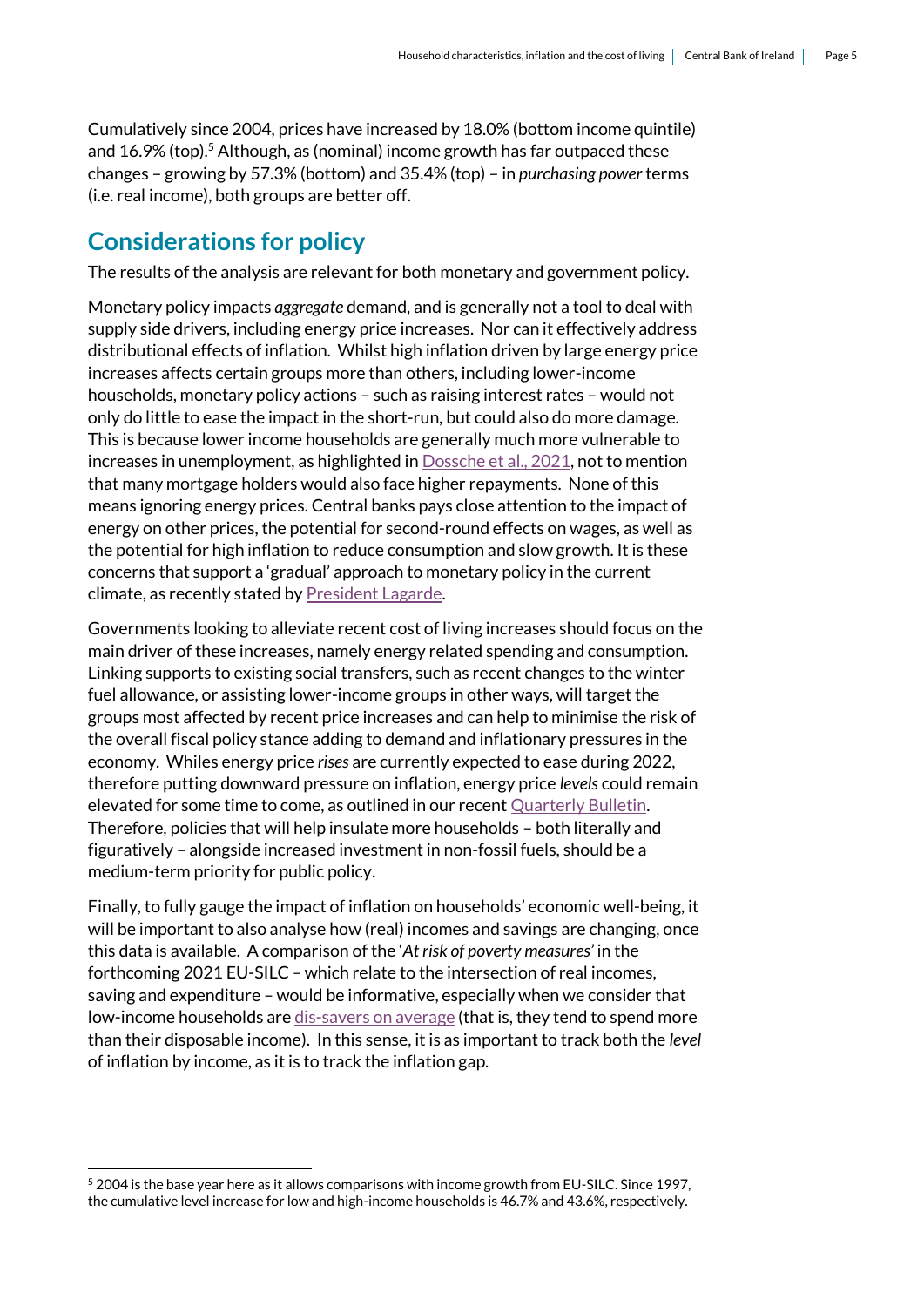#### **Appendix – methodology**

Using the HBS micro data, I construct expenditure weights by household type for the four main HICP sub-components: Food, Energy, Non-energy Industrial Goods (e.g. clothing and footwear, household durables and non-durables) and Services. I multiply the expenditure weight for each sub-aggregate by the price changes published by the CSO to get an estimate of HICP inflation by household type. Eurostat's [Personal Inflation Calculator](https://www.euro-area-statistics.org/digital-publication/statistics-insights-inflation/bloc-4a.html) does something similar, albeit by expenditure item and not household type.

There are two caveats to this approach.

First, the HBS is not an annual survey. Therefore, between five-year waves, I rescale weights within sub-component groups, but for different household types, using the changes to the weights for the average household, as provided in **annual** [updates from the CSO.](https://www.cso.ie/en/media/csoie/methods/consumerpriceindex/Consumer_Price_Index_(CPI)_and_Harmonised_Index_of_Consumer_Prices_(HICP)_expenditure_weights_by_COICOP_Division_2017-2021.xlsx) For most years, when weights change by small amounts, this is unproblematic. However, as the 2020 HBS was delayed by the pandemic – now expected in 2022 – I retain the HBS 2015/16 expenditure weights by household type through to 2021, albeit scaled-up (or down) for the annual CSO published weights. Given the highly unusual nature of spending changes during the pandemic, this approach, whilst the only one available, might be more questionable during 2021 (se[e Byrne, Hopkins, McIndoe-Calder & Sherman \(2021\)](https://www.centralbank.ie/docs/default-source/publications/economic-letters/the-impact-of-covid-19-on-consumer-spending.pdf?sfvrsn=7) an[d Lydon &](https://www.centralbank.ie/docs/default-source/publications/economic-letters/vol-2021-no-4-saving-during-the-pandemic-waiting-out-the-storm-reamonn-lydon-and-tara-mcindoe-calder.pdf?sfvrsn=7)  [McIndoe-Calder \(2021\)](https://www.centralbank.ie/docs/default-source/publications/economic-letters/vol-2021-no-4-saving-during-the-pandemic-waiting-out-the-storm-reamonn-lydon-and-tara-mcindoe-calder.pdf?sfvrsn=7) for a summary of spending patterns during the pandemic).

Second, even if more regular updates of expenditure weights were available by household type, this *static* approach does not allow for changes in household spending choices in response to relative price changes. This is an important element of household behaviour that could impact how price changes affect the cost of living.